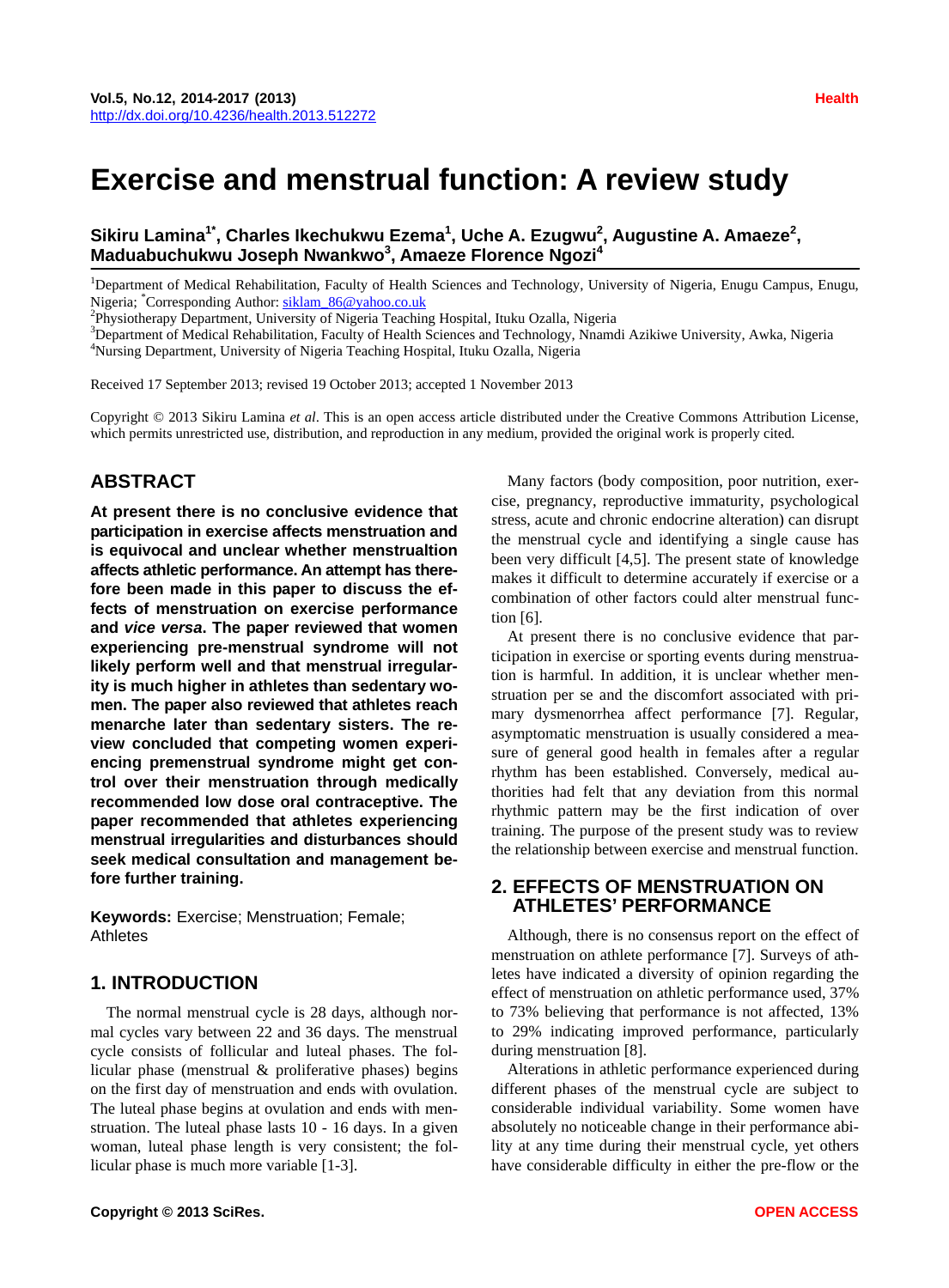early flow phases or during both. The number of women who reported impaired performance during the flow phase is approximately the same as those who experienced no difficulty. In fact, some female athletes have repeatedly set world records during the flow phase. Adding to the confusion, much of the information available is based on subjective statement made by athletes during informal surveys [3].

Several studies [9-12], Brutsaert *et al.* [13] and Redman *et al.* [14] have suggested that athletic performance is affected by menstrual cycle phases. Several others [15-17] have also reported a contrary notion. The disagreement between these studies could be due to the small number of subjects tested to large individual variations or to inadequately control experimental designs. Dysmenorrhea, in practical terms affects athletic performance more than amenorrhea. Many female athletes suffer from dysmenorrhea. Dysmenorhea distracts from the feeling of well-being. For that reason, it negatively affects performance; some of the problem may be psychological induced [6].

The risk of athletic injury is higher in women with Pre Menstrual Syndrome (PMS). The most important symptoms associated with athletic injuries are irritability, breast swelling and abdominal congestion. Any woman who experiences PMS or dysmenorrhea will likely not perform as well while she is experiencing symptoms. For these women, some degree of control over their menstrual cycle is possible through the use of low dose oral contraceptives [3].

### **3. EFFECTS OF EXERCISE OR SPORTING EVENTS ON MENSTRUATION**

The risks to sportswomen of exercise related menstrual dysfunction and impaired bone health are important and under-recognised. Exercise related menstrual dysfunction may include any abnormality along the continuum of luteal phase deficiency, annovulation, oligomenorrhoea, amenorrhoea, and delayed menarche. Such dysfunction is multifactorial in origin, with a high degree of individual variation, but its main underlying mechanism is hypothalamic inhibition with suppression of gonadotrophin releasing hormone pulsatility (the frequency at which pulses of the hormone are released by the hypothalamus) [4].

When menstrual dysfunction (in particular amenorrhoea) occurs in sportswomen in combination with low bone mass and energy deficit, the syndrome is termed the "female athletic triad." This is a complex and poorly understood disorder seen in females who exercise intensively [5,18]. Thompson [19] described female Athlete Triad is a life-threatening syndrome defined by disordered eating, amenorrhea, and osteoporosis. Athletes in lightweight sports (distance running, gymnastics, lightweight rowing) are at high risk, although the syndrome can arise in relation to any sport. The energy deficit is usually related to eating disorders and is partly influenced by peer pressure. Genetic, neurochemical, and psychodevelopmental factors may also contribute, along with the physical and psychological effects of training and competition. The long term effects tend to be greatest in young athletes who start intense exercise before menarche. These athletes have an increased chance of delayed menarche, impairment of growth and pubertal progression, subsequent menstrual dysfunction, and suboptimal bone health [4,20].

The incidence of menstrual irregularity is much higher in athletes than in sedentary women. Secondary amenorrhea in athletes is as high as 44%. The incident in general population is only 2% - 5% [4,20]. Many authorities [6, 21] have reported that high training volume and increased intensity increase the incidence of amenorrhea. Women involved in strength sport, such as body building or weight lifting, have an increased incidence of amenorrhea, although the increase is lower than in endurance athletes. Brooks *et al.* [6] also stated that women who have been pregnant before becoming involved in exercise training have a much lower incidence of amenorrhea than women who have not and those women with previous menstrual irregularity are much more likely to have amenorrhea with training.

Willmore and Costill [3] reported that the prevalence of secondary amenorrhea and oligomenorrhea among athletes is not well documented, but is estimated to vary from approximately 5% to 40% or higher, depending on the sport or activity and the level of competition. This is considerably higher than the estimated 2% to 3% prevalence for amenorrhea and 10% to 12% prevalence for oligomenorrhea in the general population. Athletes who present with amenorrhoea are at the severe end of the spectrum of exercise related menstrual dysfunction. Subtle menstrual disturbances are more common, occurring in nearly four fifths of very active women [12]. The impact of this on bone mineral density is unclear [12], and there is no evidence that women whose menstrual function recovers develop chronic infertility [22].

Giannini, Melemis, Martin & Folts [23] found that PMS may be related to altered B-endorphin metabolism in the central nervous system (CNS). Increased activity or norepinephrine may also be important. PMS symptoms such as backache, headache, cramps and emotional distress may improve with exercise. Exercise may be beneficial because it increases B-endophines in the central nervous system (CNS).

Exercise associated with amenorrhea may also increase the risk of coronary heart diseases. Oestrogen increase the blood levels of high density lipoproteins and apoprotein A-1 (thought to provide some protection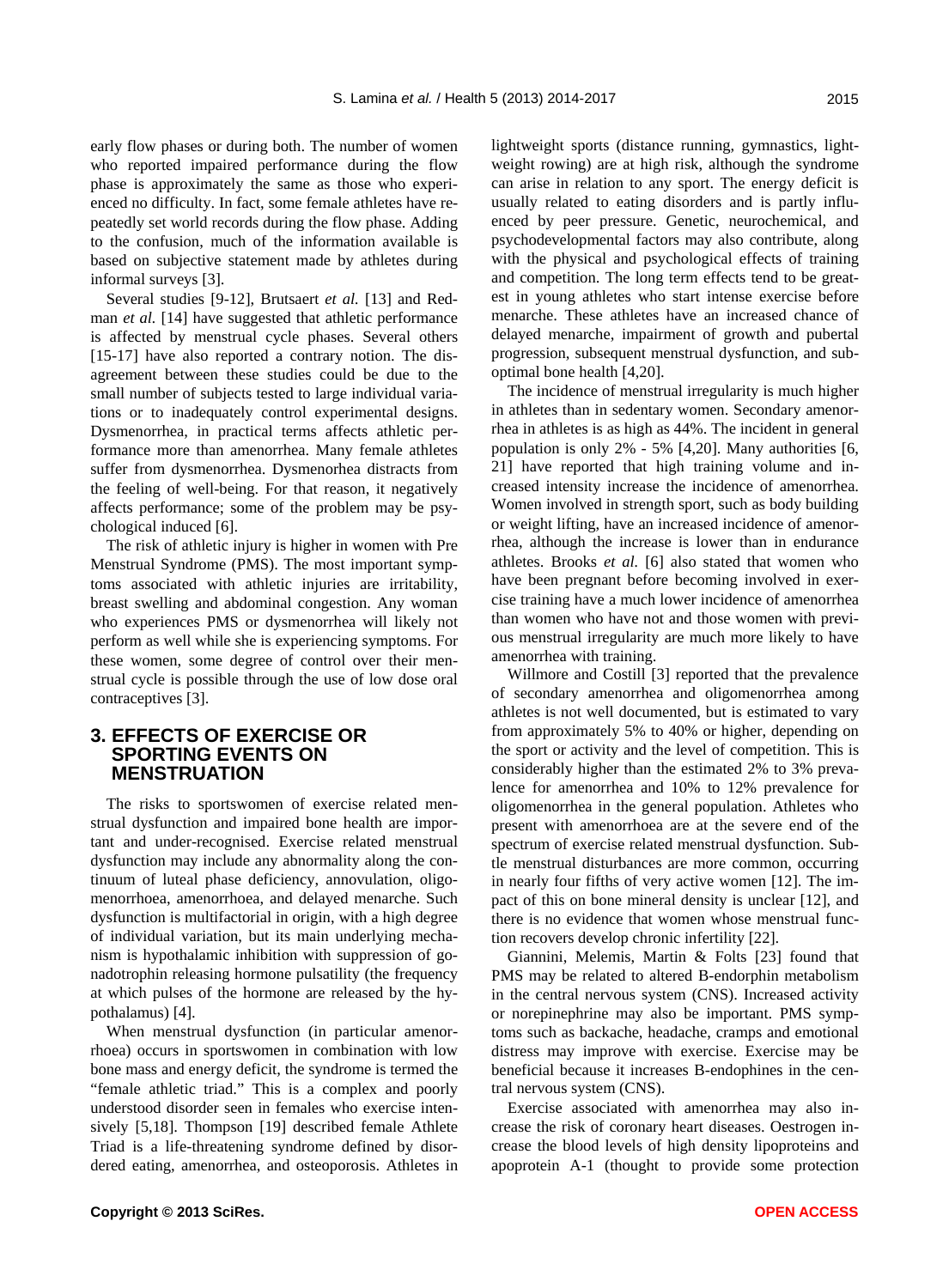against coronary heart disease) and decrease low-density lipoprotein. Intense training, leading to oestrogen suppression and amenorrhea, may decrease the protective effects of oestrogen. No specific threshold at which exercise leads to menstrual dysfunction has been defined because contributing physiological and psychological factors produce considerable individual variation [6].

**Menarche:** Sexual maturation in females is marked by menarche, the first menstruation. Menarche typically occurs after the peak of the adolescent growth spurt, it may occur when enough gonadotropin hormones are released from the pituitary and hypothalamus. It may occur at approximately 12.9 years and that athletes, particularly in sport such as gymnastics, swimming and running, reach menarche later than non-athletes. It has been reported that menarche occurred later in swimmers than in their sedentary sisters. This suggests that delayed menarche is influenced by genetics as well as training [3,6]. There also exist ethnic differences in the onset of menarche. However, the influence of diet on the onset of menarche is unknown [6,21]. The consequences of delayed menarche in athletes are not known.

**Menopause:** A reviewed study on the effect of exercise training programme on post-menopausal women by Snow-Heart and Marcus [24] showed that results in the last two decades, has been contradictory and inconclusive. This may be attributed to potential confounders such as oestrogen status, calcium consumption, duration and intensity of the exercise programme which were not controlled. More studies are still needed to further evaluate the effects of exercise training on menopause and vice-versa. Sedentary women are more likely to have moderate to severe hot flushes compared to women who exercise [25]. Hot flush is the sensation of warmth spreading from the trunk to the face and is common after ovarian function has ceased (menopause).

## **4. MANAGEMENT OF MENSTRUAL DYSFUNCTION**

Screening may be useful in women who exercise vigorously. Dietary, medical, and training histories should be taken from any apparently physically fit woman presenting with recurrent or resistant injuries to soft tissue or bone (in particular stress fractures). Urinalysis to detect ketonuria will suggest inadequate caloric intake, and thyroid function tests (yielding normal or raised thyroid stimulating hormone and reduced free thyroxine) will indicate a hypometabolic state in those with feeding disorder [22].

Women who are amenorrhoeic will need the standard investigations. In women with suspected luteal phase deficiency basal body temperature should be monitored, surges in luteinising hormone measured with ovulation predictor kits, multiple samplings of serum progesterone

taken, and ideally, endometrial biopsy carried out. Women with suspected bone loss may need a DEXA (dual energy X ray absorptiometry) scan, preferably including peripheral sites such as the tibia and forearm [26].

Management of exercise related menstrual dysfunction aims primarily to restore normal menstrual cycles. Education of athletes, coaches, peers, and managers and parents about the risks of excessive exercise in girls and women is of paramount importance. Dietary counseling to ensure a positive energy balance and adequate calcium and vitamin D intake [27,28] and advice on altering the volume and intensity of training programmes and reducing the stressors of competition, may be effective [4]. Supplementation with combined oestrogen and progesterone should help maintain bone mass, although it will not rebuild what has already been lost [29]. Treatment with recombinant leptin may have a role in the future but evidence is preliminary [30].

# **5. CONCLUSION**

Conclusively, the effect of menstruation on performance is equivocal and unclear, but a woman who is experiencing PMS will likely not perform well while she is experiencing the symptoms. For these women some degree of control over their menstrual cycle is possible through the use of medically prescribed low dose oral contraceptive. Also, the incident of menstrual irregularities is much higher in athletes than in sedentary counterparts; this is as a result of the decrease in Gonadotropin-Releasing Hormone (GnHR) and Luteinizing Hormone (LH) that leads to reduction in the level of oestrogen that disrupts the menstrual cycle in athletes.

### **6. RECOMMENDATION**

Based on the findings of the present review the following are hereby recommended:

1) Well controlled studies to further evaluate the effects of menstruation on performance and vice-versa, particularly in African population.

2) Female athlete experiencing menstrual irregularities and disturbances should undergo a detailed medical investigation and management before further training.

3) Extensive studies to further evaluate the effect of delayed menarche on athletes' reproductive health are needed.

### **REFERENCES**

- [1] Barretti, K.E., Barman, S.E., Boitano, S. and Brooks, H. (2009) Ganong's review of medical physiology. 24th Edition, Lange Medical Book, Connecticut.
- [2] Horton, T.J., Miller, E.K., Glueck, D. and Tench, K. (2002) No effect of menstrual cycle phase on glucose kinetics and fuel oxidation during moderate-intensity exer-